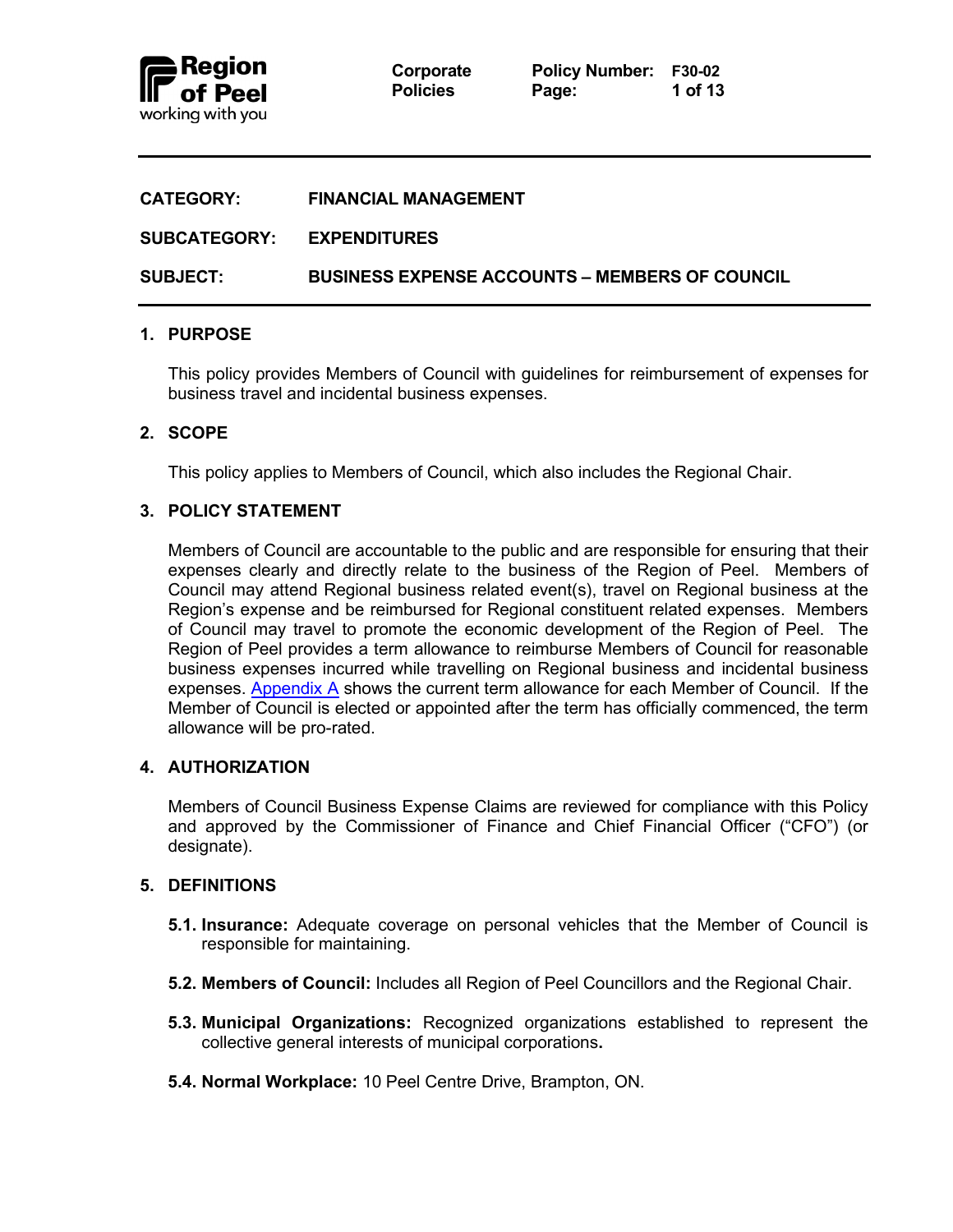

**Corporate Policy Number: F30-02 Policies Page: 2 of 13**

| <b>CATEGORY:</b>    | <b>FINANCIAL MANAGEMENT</b>                           |
|---------------------|-------------------------------------------------------|
| <b>SUBCATEGORY:</b> | <b>EXPENDITURES</b>                                   |
| <b>SUBJECT:</b>     | <b>BUSINESS EXPENSE ACCOUNTS – MEMBERS OF COUNCIL</b> |

- **5.5. Per Diem:** A daily allowance intended to cover the cost of meals, gratuities, personal telephone charges, and all other expenses of events other than registration, hotel or overnight accommodation, business telephone charges, and transportation. [Appendix A](#page-11-0) lists the per diem guideline.
- **5.6. Prepayments:** Reimbursable expenses charged to the Member of Council prior to the event which can be expensed directly to the applicable account. Should the event subsequently not be attended, all reasonable efforts shall be made to recover these prepayments and credit them to the same account.
- **5.7. Receipt:** An original document showing the payee, date, amount, Harmonized Sales Tax ("HST") and description of goods or services paid by the Member of Council. A debit or credit card slip is not an acceptable receipt as it does not show details of the transaction. All claims for reimbursement, with the exception of the per diem, car mileage and public transit costs shall be supported by an original receipt. If the Member of Council does not have an original receipt, an explanation as to why the original receipt has not been submitted shall be provided.
- **5.8. Regional Business:** Attendance at an event as a representative of the Region, to derive a benefit for the Region or to advance the interests of the Region.
- **5.9. Reward Program:** Any program such as Air Miles Collector Program, Aeroplan, Frequent Flyer or other loyalty programs where free airfare, hotel or other items are earned**.**

# **6. REIMBURSABLE EXPENSES (What can be claimed)**

### **6.1. Car Mileage Rate**

- a) In order to retain its Income Tax free status, the transportation cost reimbursement rates are those set by Canada Revenue Agency shown in [Appendix A.](#page-11-0)
- b) Travel from home to a Member of Council's normal workplace and back is considered by the Canada Revenue Agency as personal use of the vehicle and is not subject to reimbursement. Subsequent travel to other locations for business purposes is reimbursable but associated side trips for personal purposes such as lunch, personal deliveries, etc., are not.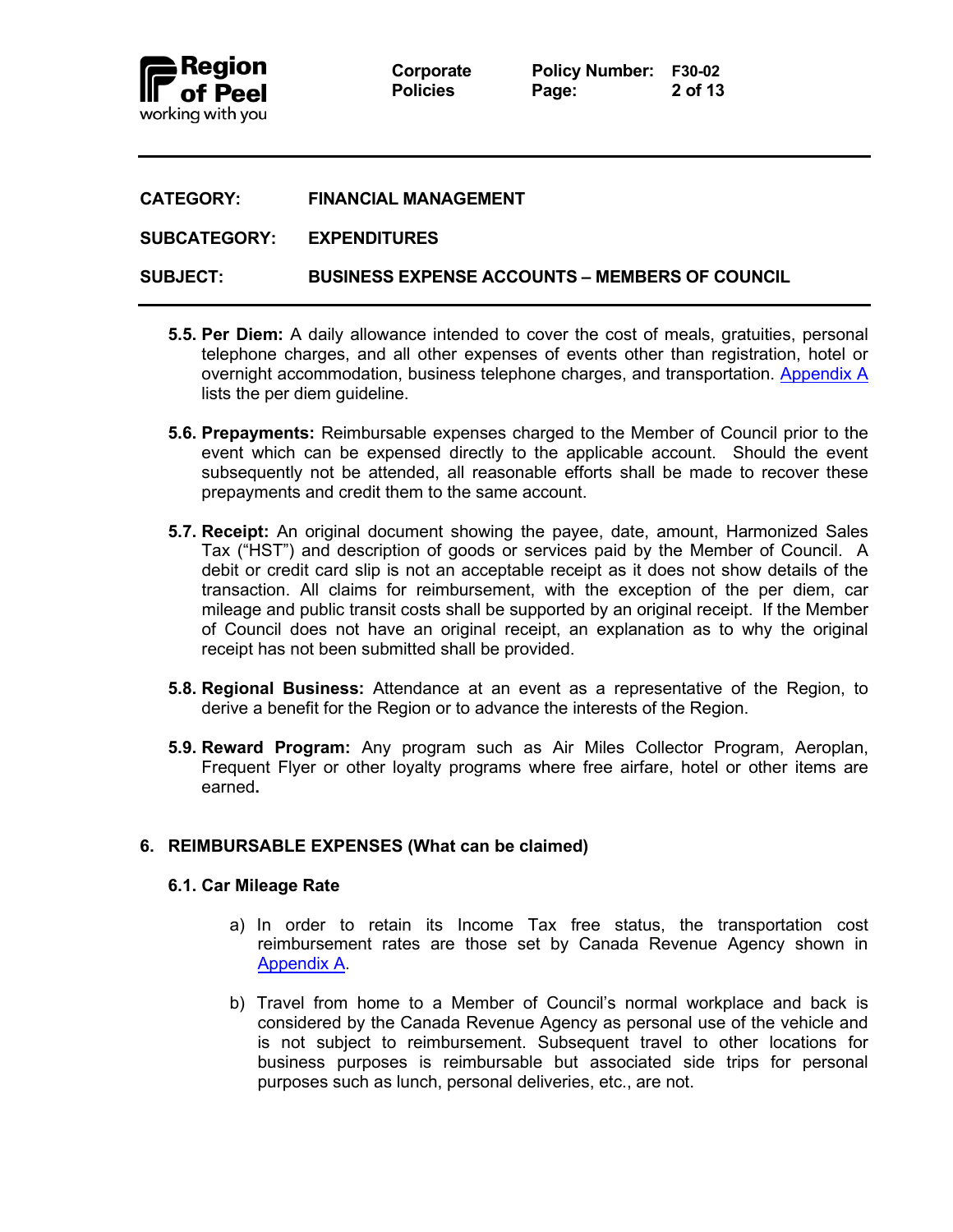

**Corporate Policy Number: F30-02 Policies Page: 3 of 13**

| <b>CATEGORY:</b>    | <b>FINANCIAL MANAGEMENT</b>                           |
|---------------------|-------------------------------------------------------|
| <b>SUBCATEGORY:</b> | <b>EXPENDITURES</b>                                   |
| <b>SUBJECT:</b>     | <b>BUSINESS EXPENSE ACCOUNTS – MEMBERS OF COUNCIL</b> |

### **6.2. Events**

a) All Members of Council may choose to attend events or conferences related to their duties as a Member of Council.

### **6.2.1 Travel Arrangements**

- a) Members of Council will make reasonable efforts to travel using the most economical cost alternative while being consistent with good business practices; and giving consideration to the impact on Peel's reputation.
- b) Travel arrangements for Members of Council can be made through the Regional Chair's Office, any Commissioner's Office, an outside agent or a local municipality, as desired. However, in making such arrangements, the Member of Council must ensure that sufficient expense allowance is available to cover the cost of the travel or event. The Manager, Accounting Services, Corporate Finance Division, should be contacted to determine the remaining term allowance. Any amount spent exceeding the term allowance will be paid personally by the Member of Council. Reimbursements exceeding the term allowance will be refunded by the Member of Council.

### **6.2.2 Attendance at Conferences**

- a) Members of Council are required to provide notice to Council with information about the conference, including where, when and the agenda topics prior to conference attendance, or when possible, prior to conference registration. (See section 6.2.3.a) i. for notification/approval requirements related to expensing conferences through program accounts.) The Conference Registration Notification Form to be used by Members of Council can be found in [Appendix](#page-11-0)  [B.](#page-11-0) After attending the conference, a summary must be submitted to Council for knowledge sharing purposes within 90 days of attendance at said conference. The summary should include the information gathered and the benefit of attending. The Conference Summary Form to be used by Members of Council can be found in  $Appendix C$ . The conferences of the Federation of Canadian Municipalities ("FCM") and the Association of Municipalities of Ontario ("AMO") are exempt from the conference reporting requirements.
- b) The Member of Council shall notify the Regional Clerk of the notice and/or summary and same will be added to the Regional Council agenda for the next appropriate Regional Council meeting.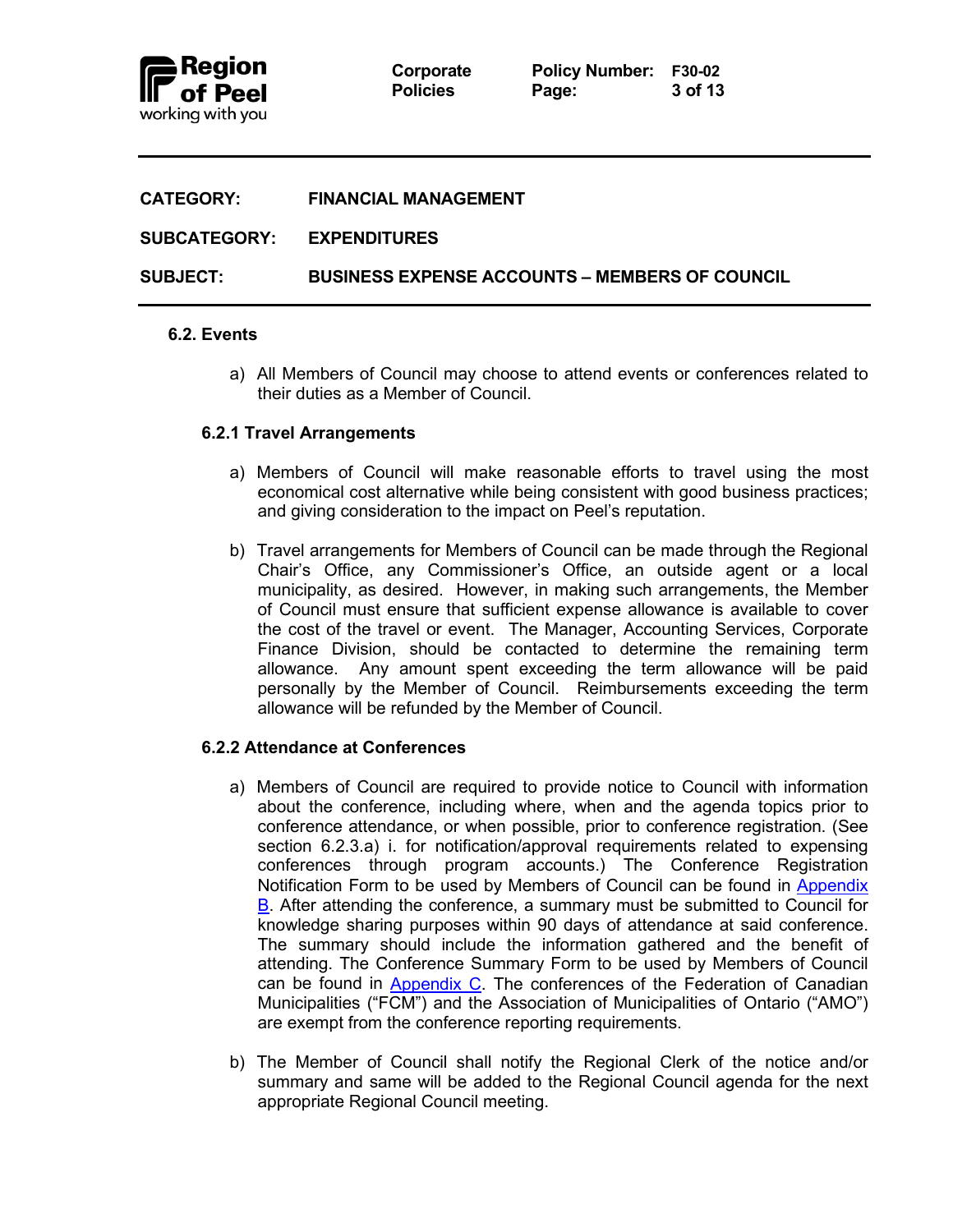

**Corporate Policy Number: F30-02 Policies Page: 4 of 13**

| <b>CATEGORY:</b>                 | <b>FINANCIAL MANAGEMENT</b>                           |
|----------------------------------|-------------------------------------------------------|
| <b>SUBCATEGORY: EXPENDITURES</b> |                                                       |
| <b>SUBJECT:</b>                  | <b>BUSINESS EXPENSE ACCOUNTS – MEMBERS OF COUNCIL</b> |

c) Members of Council may attend up to three conferences per year. Attendance at each conference is limited to three Members of Council attending on behalf of the Region of Peel. Attendance at the conferences of the Federation of Canadian Municipalities ("FCM") and the Association of Municipalities of Ontario ("AMO") are exceptions and any Members of Council may attend. If more than 3 Members of Council wish to attend a particular conference, permission must be sought from Regional Council. This is self–governed by the Members of Council.

# **6.2.3 Other Board or Committee Expenses**

- a) Members of Council who are appointed and endorsed by Regional Council as Regional Council Section Chairs and Vice-Chairs, Regional committee members, or as committee members or officers of municipal organizations, shall be reimbursed for expenses incurred in performing the duties related to their appointment, in addition to the Member of Council's term allowance for business related events, presuming that the applicable organization has made no provisions.
	- i. Event/conference expenses to be paid under program accounts for Regional Council Committee Members, or Regional Council Section Chairs and Vice-Chairs, shall be approved by the particular committee or Regional Council.
	- ii. Staff will report to Council regarding the final costs of the Committee trip/event and the outcomes of the trip/event.
	- iii. Should an opportunity to attend an event arise through the work of a Regional Committee, then only members of that Committee are permitted to attend, with any exceptions requiring Regional Council approval. A Committee member, without Regional Council approval, cannot appoint a designate (non-committee member) to attend the event.
	- iv. The Member of Council's portion of the expenses for the Committee, or Council Section Chair or Vice-Chair, trip/event shall be recorded and posted as expenses related to the Committee or relevant program, and shall not be attributed to the Member of Council's Expense Account.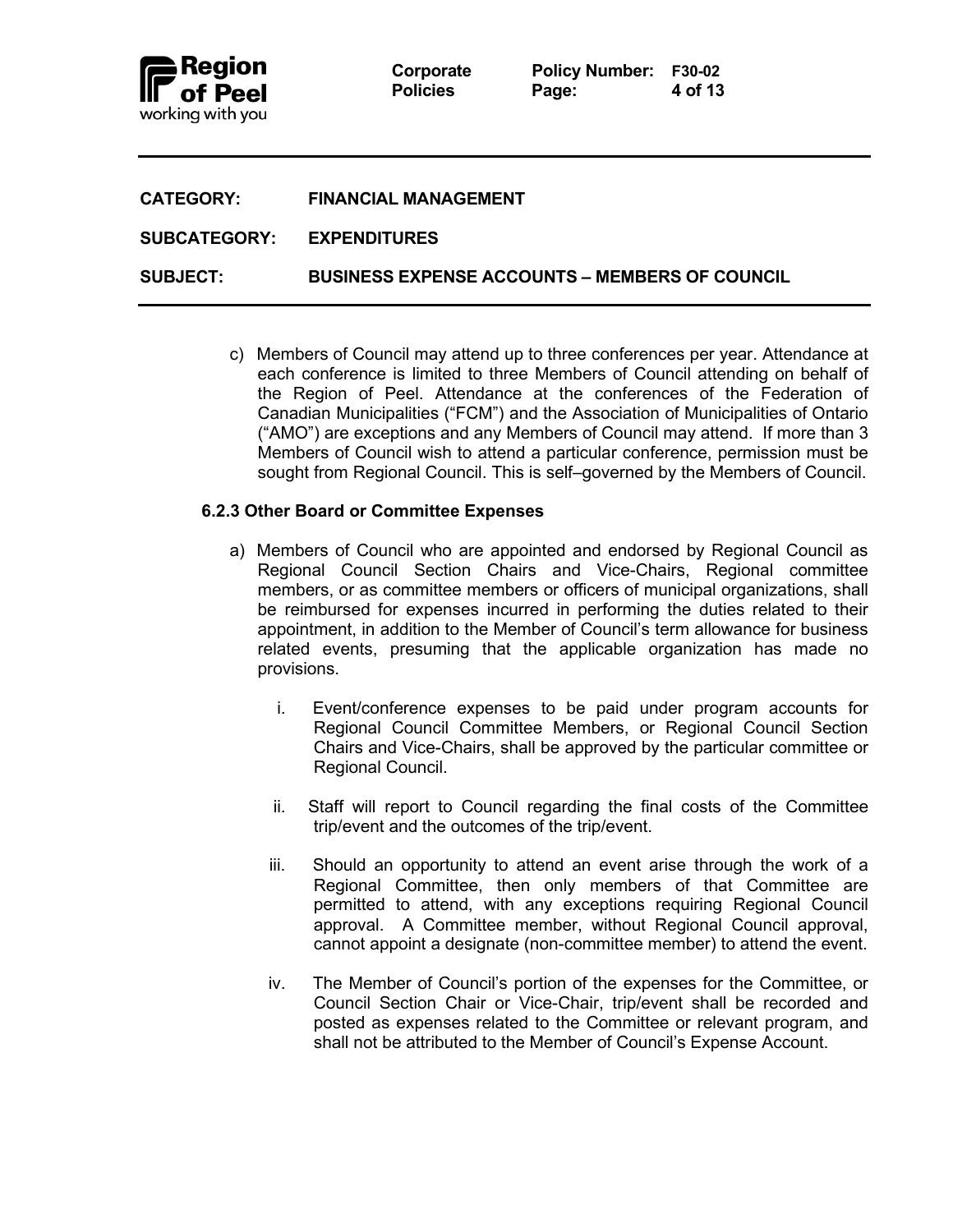

### **CATEGORY: FINANCIAL MANAGEMENT**

### **SUBCATEGORY: EXPENDITURES**

**SUBJECT: BUSINESS EXPENSE ACCOUNTS – MEMBERS OF COUNCIL**

- b) Where the Regional Chair has approved a Member of Council to attend an event or act on the Chair's behalf, expenses incurred in carrying out the Chair's direction shall be charged to the Regional Chair's Term Allowance.
- c) Members of Council appointed as Members of the Police Services Board shall charge police related event costs to the Police Services Board.

### **6.2.4 Hotel Accommodations**

a) Hotel accommodation is normally at the standard room rate available for the event, excluding meals. Reasonable efforts to arrange moderate rates for accommodation are to be made. If the conference hotel is fully booked, then a comparative priced hotel standard room should be booked. Hotel room charges in excess of such a standard room rate will not be reimbursed.

#### **6.3. Meals**

- a) The purpose of the meeting and the names of all attendees must be listed on the receipt. All expenses for meals are to be kept to a reasonable amount.
- b) Per diems may be claimed. [Appendix A](#page-11-0) lists the current guideline for meals and incidental expenses (gratuities, personal calls, dry cleaning and other). The per diem can be claimed without receipts.
- c) Alcoholic beverages and/or consumable cannabis will not be reimbursed.

### **6.4. Registration Costs**

a) Registration costs submitted for reimbursement should exclude the extra costs of personal entertainment, golfing, tours or meals associated with ancillary events such as sightseeing excursions or evening outings.

#### **6.5. Other Expenses**

- a) Members of Council may claim for reimbursement as part of the Regional Council term allowance the following: constituent related expenses, business cards showing the Region of Peel, and home office equipment.
- b) Charitable donations shall be made in the Region of Peel's name, as per Canada Revenue Agency best practices.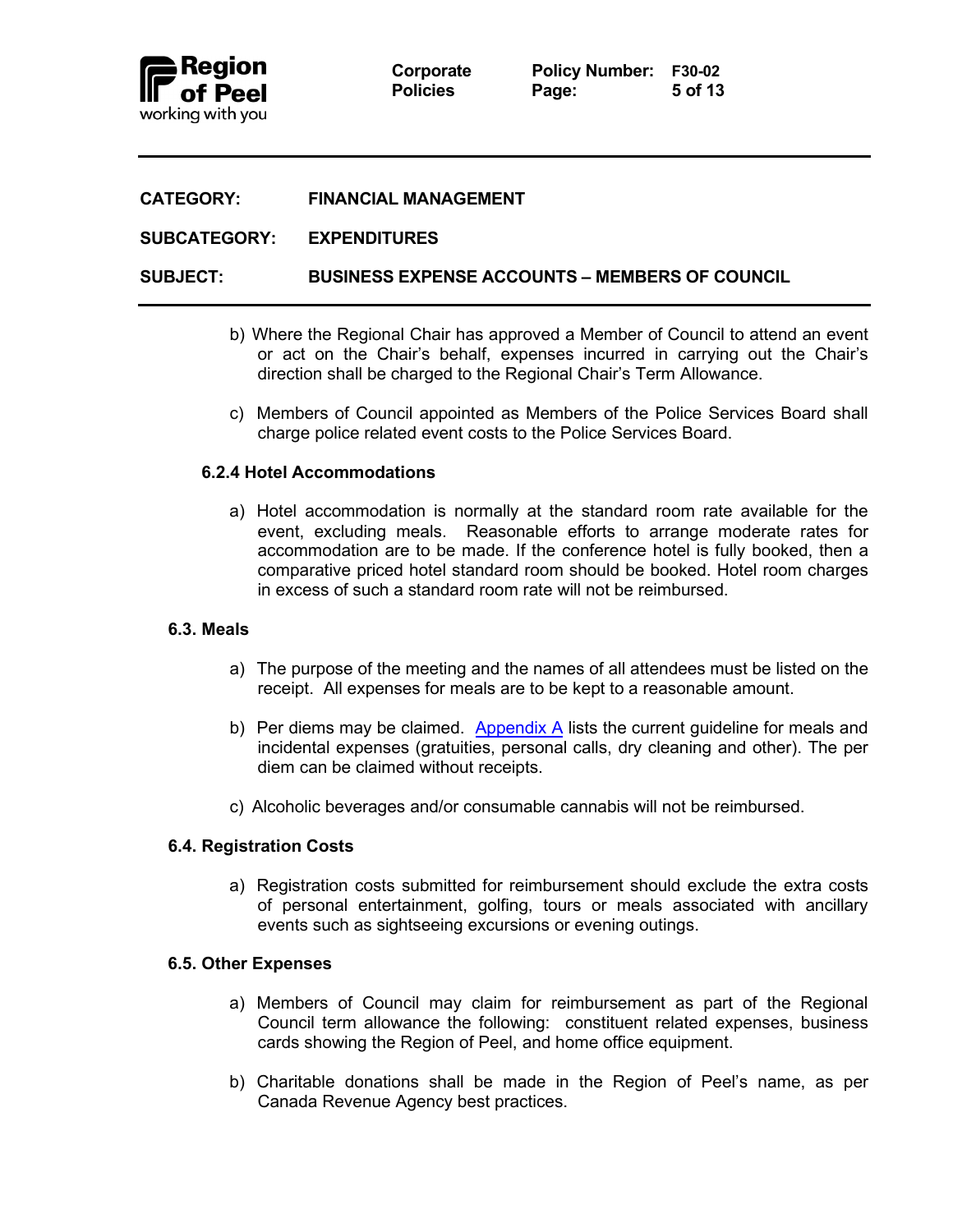

**Corporate Policy Number: F30-02 Policies Page: 6 of 13**

| <b>CATEGORY:</b>          | <b>FINANCIAL MANAGEMENT</b>                           |
|---------------------------|-------------------------------------------------------|
| SUBCATEGORY: EXPENDITURES |                                                       |
| <b>SUBJECT:</b>           | <b>BUSINESS EXPENSE ACCOUNTS – MEMBERS OF COUNCIL</b> |

# **6.5.1. Internal Charge-back for the Use of Regional Services**

a) Expenses related to the use of Regional resources and/or property such as mobile signs or meeting space in Regional facilities will be charged to the Member of Council's expense account based on the Region's costs as listed in the fees by-law or a price list.

### **6.5.2. Newsletters**

b) The constituent newsletter communication regarding Regional issues is considered an essential function. Expenses related to the newsletter include postage, letterhead, envelopes, printing, photocopying, photos and slides. The Regional portion of the total cost of the newsletter is based upon the proportion of space devoted to Regional issues. The Regional cost of one newsletter per Member of Council per year is covered within a separate account within the Region's Council Administration operating cost centre budget. The budget is allocated by ward population for each Member of Council. Any costs spent on newsletters exceeding a Member of Council's assigned budget are charged against the Member of Council's Expense Account. In an election year, no newsletters shall be distributed or any expenses reimbursed relating to newsletters from May 1 to the end of the Council term.

# **7. INELIGIBLE ELECTION RELATED EXPENSES**

- a) Under the *Municipal Elections Act, 1996*, the Region of Peel cannot provide a subsidy to any candidate in a municipal election. Therefore special conditions for expenses apply to the Members of Council during an election year.
- b) An election year begins at the start of the nomination period (May 1 of an election year) and ends with the end of the Council term.
- c) The Members of Council will not be allowed to use their Business Expense Accounts for constituent related expenses from May 1 to the end of the Council term.

Constituent related expenses include:

- Brochures
- **Newsletters**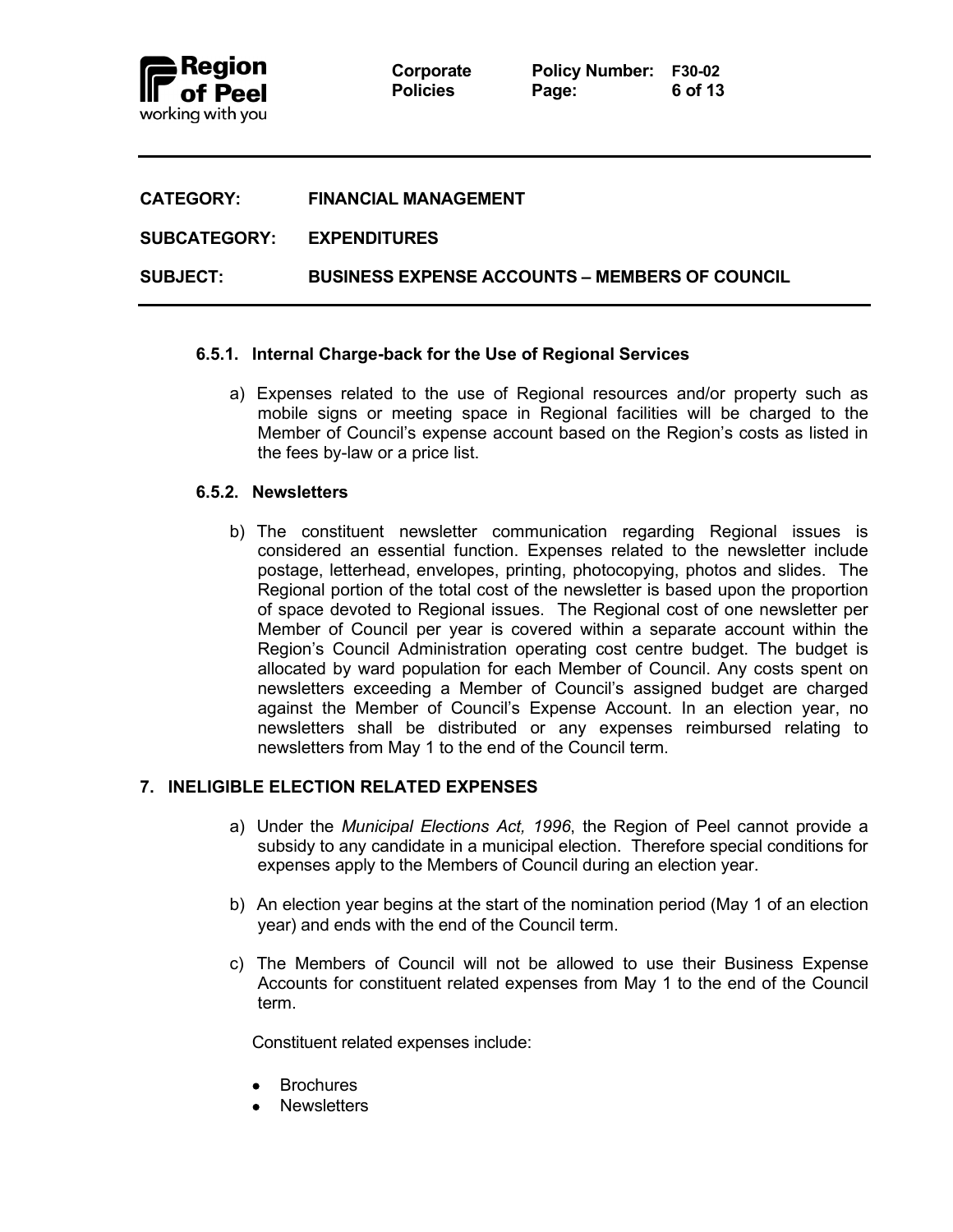

| Corporate       |
|-----------------|
| <b>Policies</b> |

| <b>CATEGORY:</b> | <b>FINANCIAL MANAGEMENT</b> |
|------------------|-----------------------------|
|                  |                             |

**SUBCATEGORY: EXPENDITURES**

**SUBJECT: BUSINESS EXPENSE ACCOUNTS – MEMBERS OF COUNCIL**

- Posters
- TV and radio commercials
- Newspaper ads
- Mail outs
- Postage
- Letterhead
- Envelopes
- Printing
- Photocopying
- Photos
- Slides
- d) Use of Regional facilities, property, vehicles or public spaces (including Regional mobile signs) are prohibited from use and cannot be expensed from Members of Council Business Expenses Accounts from May 1 to the end of the Council term.

# **8. CLAIMING EXPENSES (When it can be claimed)**

### **8.1. Local Travel (Within the Region of Peel)**

- e) Car mileage reimbursed.
- **8.2. Event:** A conference, convention, annual meeting, workshop, seminar, training session, investigational or promotional travel, course, study tour, correspondence course, community ratepayer meeting, community relation event, charity fundraising function, retirement dinner and other business meeting.
	- **8.2.1. Local Event or Single Day Meeting:** An event within 100 kilometres of the Member of Council's normal workplace.

The following expenses may be reimbursed as required:

- a) Car mileage;
- b) Registration cost;
- c) Cost of a meal; and
- d) Hotel accommodation.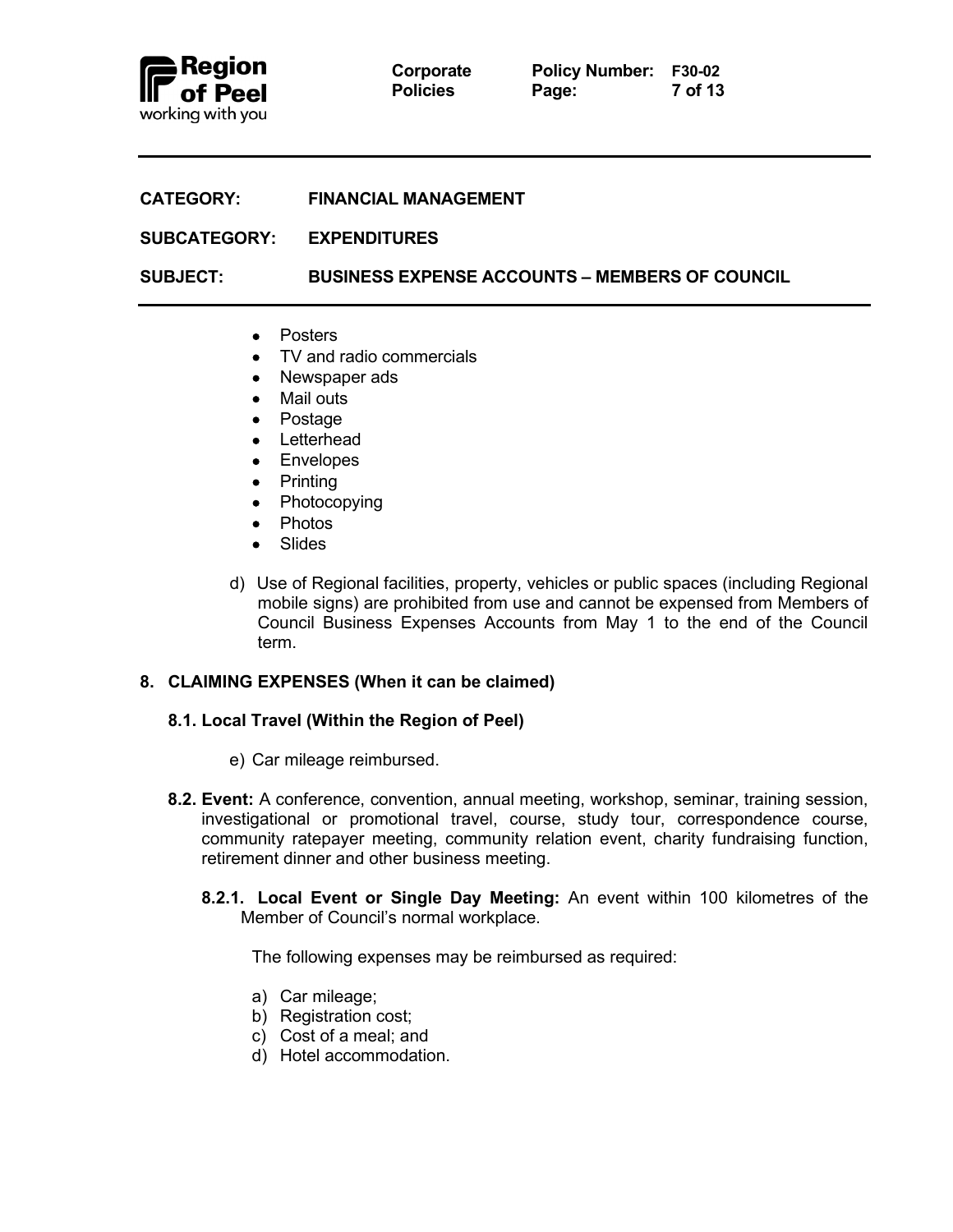

| <b>FINANCIAL MANAGEMENT</b><br><b>CATEGORY:</b> |  |
|-------------------------------------------------|--|
|-------------------------------------------------|--|

### **SUBCATEGORY: EXPENDITURES**

**SUBJECT: BUSINESS EXPENSE ACCOUNTS – MEMBERS OF COUNCIL**

**8.2.2. Distant Event:** An event held in excess of 100 kilometres from the Member of Council's normal workplace.

The following expenses may be reimbursed as required:

- a) **Travel costs** to and from the event to a maximum of economy airfare, including if a personal vehicle is utilized, the car mileage at the standard rate up to the cost of an economy airfare. If the length of a flight is longer than five hours, the Member of Council may choose business class travel and be reimbursed for the cost of same. Reasonable efforts must be made to travel by the most economical route possible;
- b) **Trip cancellation insurance** where advance bookings or other discount fares are utilized;
- c) **Vicinity travel costs** such as a car rental or taxi, if required by the nature of the event;
- d) **Registration cost;**
- e) **Hotel accommodation** for the duration of the event, plus one additional travel day, if required; and
- f) **Cost of a meal**.

If advance bookings or other discount fares require an extended stay to qualify for a reduced fare, additional costs may be claimed to the extent that the additional amount plus the actual fare and related trip cancellation insurance is less than or equal to the economy fare, at the time, to the same location.

### **8.2.2.1. Out of Canada**

Claims must be converted at the foreign exchange rate prevailing at the time the costs were incurred, using either:

- a) the rate issued by the Treasury Section of the Corporate Finance Division for the month when the travel occurred; or
- b) the actual rate charged to the credit card as evidenced by a credit card statement.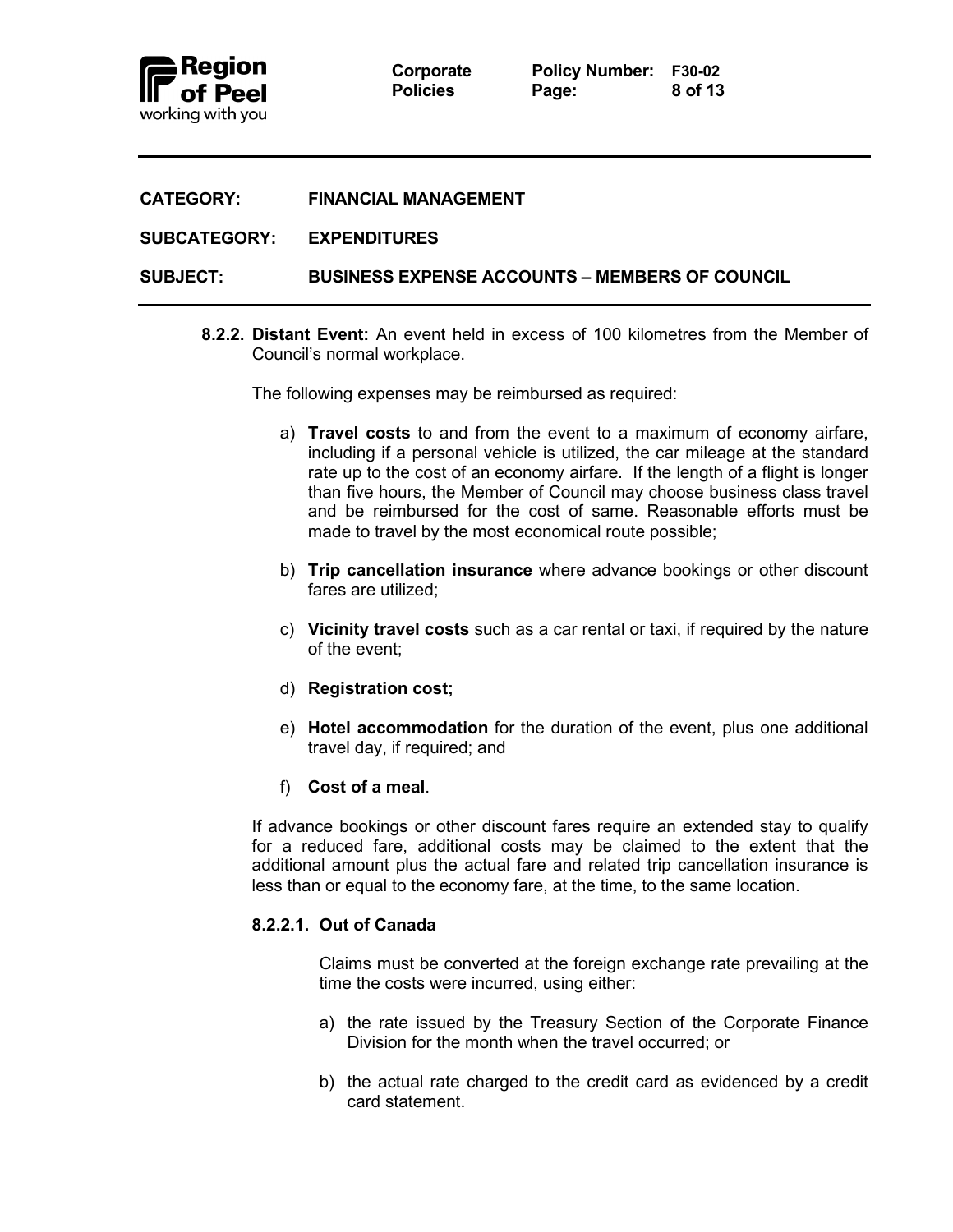

**Corporate Policy Number: F30-02 Policies Page: 9 of 13**

| <b>CATEGORY:</b>          | <b>FINANCIAL MANAGEMENT</b>                           |
|---------------------------|-------------------------------------------------------|
| SUBCATEGORY: EXPENDITURES |                                                       |
| <b>SUBJECT:</b>           | <b>BUSINESS EXPENSE ACCOUNTS – MEMBERS OF COUNCIL</b> |

### **9. RESPONSIBILITIES**

### **9.1. Member of Council will ensure that:**

- a) A business expense claim is submitted within 60 days of completion of the travel or incurrence of the expense;
- b) The expense has not otherwise been charged to the Region (including to a Region of Peel P-Card) or to a Committee, the local municipalities, Boards and/or Commissions;
- c) The business expense has been incurred by the Member of Council. In the event that rewards programs are used, only paid costs (e.g. fees, taxes) are submitted, not the full value of the airfare or other items or portions thereof paid for by redeemed points; and
- d) The Member of Council's office completes the Business Expense Claim and the Member of Council signs it prior to submitting the claim.

### **9.2. CFO (or designate) will ensure that:**

a) All items claimed have been verified as conforming to this Policy and all receipts are attached, as required.

### **9.3. Corporate Finance Division will ensure that:**

- a) The Business Expense Claim has been reviewed before reimbursement;
- b) The Business Expense Claim conforms to Policy;
- c) Claims are processed in a timely manner; and
- d) Funds are deposited to the Member of Council's bank account.

### **10. REPORTING**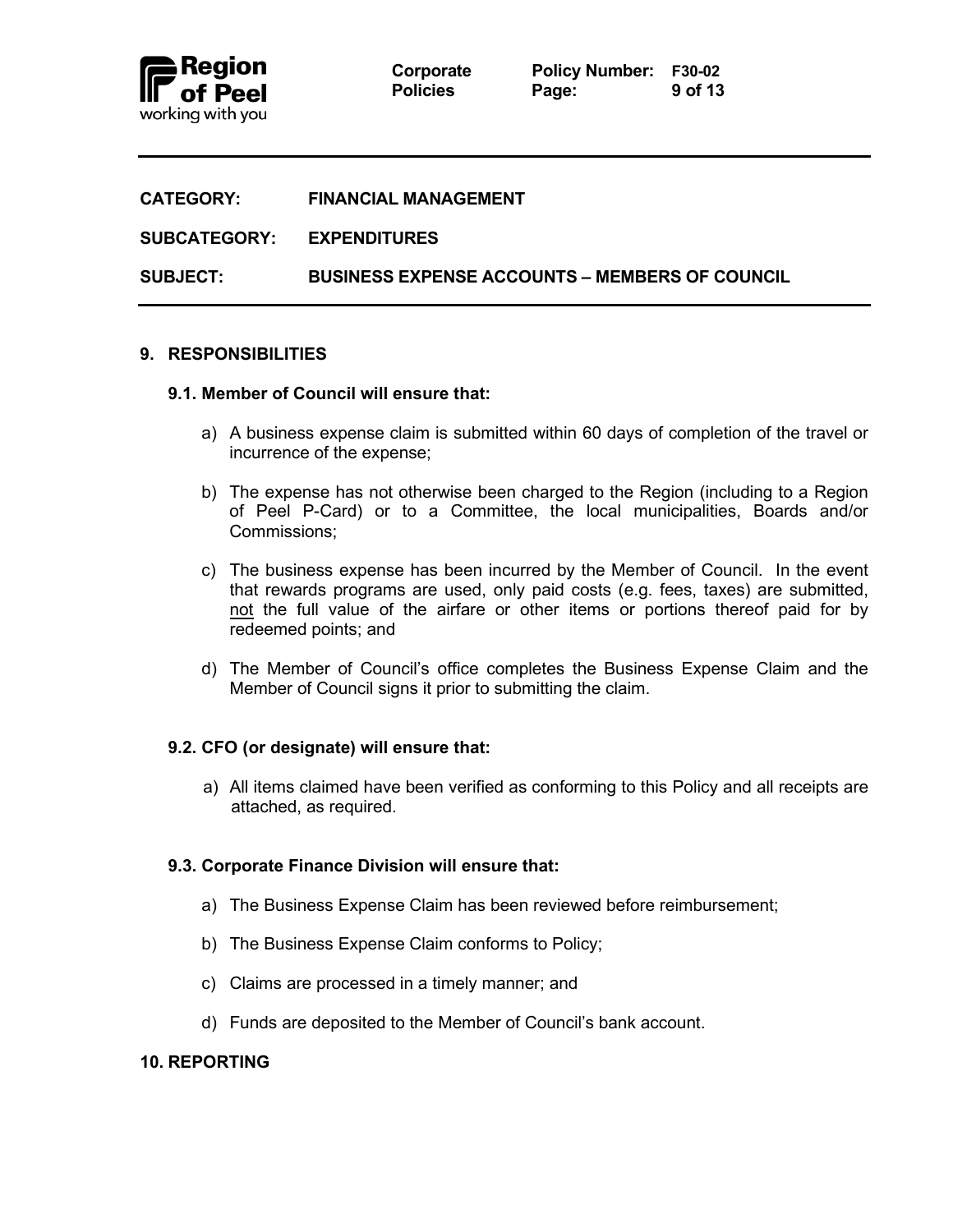

| <b>CATEGORY:</b> | <b>FINANCIAL MANAGEMENT</b> |
|------------------|-----------------------------|
|                  |                             |

### **SUBCATEGORY: EXPENDITURES**

**SUBJECT: BUSINESS EXPENSE ACCOUNTS – MEMBERS OF COUNCIL**

- a) The CFO must report, on an annual basis, the Regional Council remuneration and expenses in respect of services as Members of Council, local boards or other bodies for the preceding year, by March 31<sup>st</sup>.
- b) Members of Council will receive their individual quarterly statements of expenditures showing term expenses incurred to-date and the Member of Council's remaining term allowance. Members of Council expenses will be posted on the Region of Peel website by the Office of the Regional Clerk on a quarterly basis. The quarterly statements will include payment information, if available, for Members of Council sitting as members on other bodies such as Conservation Authorities.
- c) This policy will be reviewed every four years prior to the municipal election.

### **11. SUBMISSION DEADLINE**

a) All claims should be submitted to Accounts Payable by March  $31<sup>st</sup>$  of the following year.

| <b>APPROVAL SOURCE:</b>  | Resolutions 97-438; 99-822; CAO Directive C05-06;      |
|--------------------------|--------------------------------------------------------|
|                          | Resolution 07-300; CAO Directive C12-05; Resolution    |
|                          | 2014-640; 2015-185; 2017-244; 2018-18; 2018-181; 2019- |
|                          | 826; 2019-1154                                         |
| <b>ORIGINAL DATE:</b>    | April 1997                                             |
| <b>LAST REVIEW DATE:</b> | January 1, 2020                                        |
| <b>LAST UPDATE:</b>      | January 1, 2020                                        |
| <b>EFFECTIVE DATE:</b>   | January 1, 2020                                        |
| <b>RESPONSIBILITY:</b>   | Finance Department / Corporate Finance Division /      |
|                          | <b>Accounting Services Section</b>                     |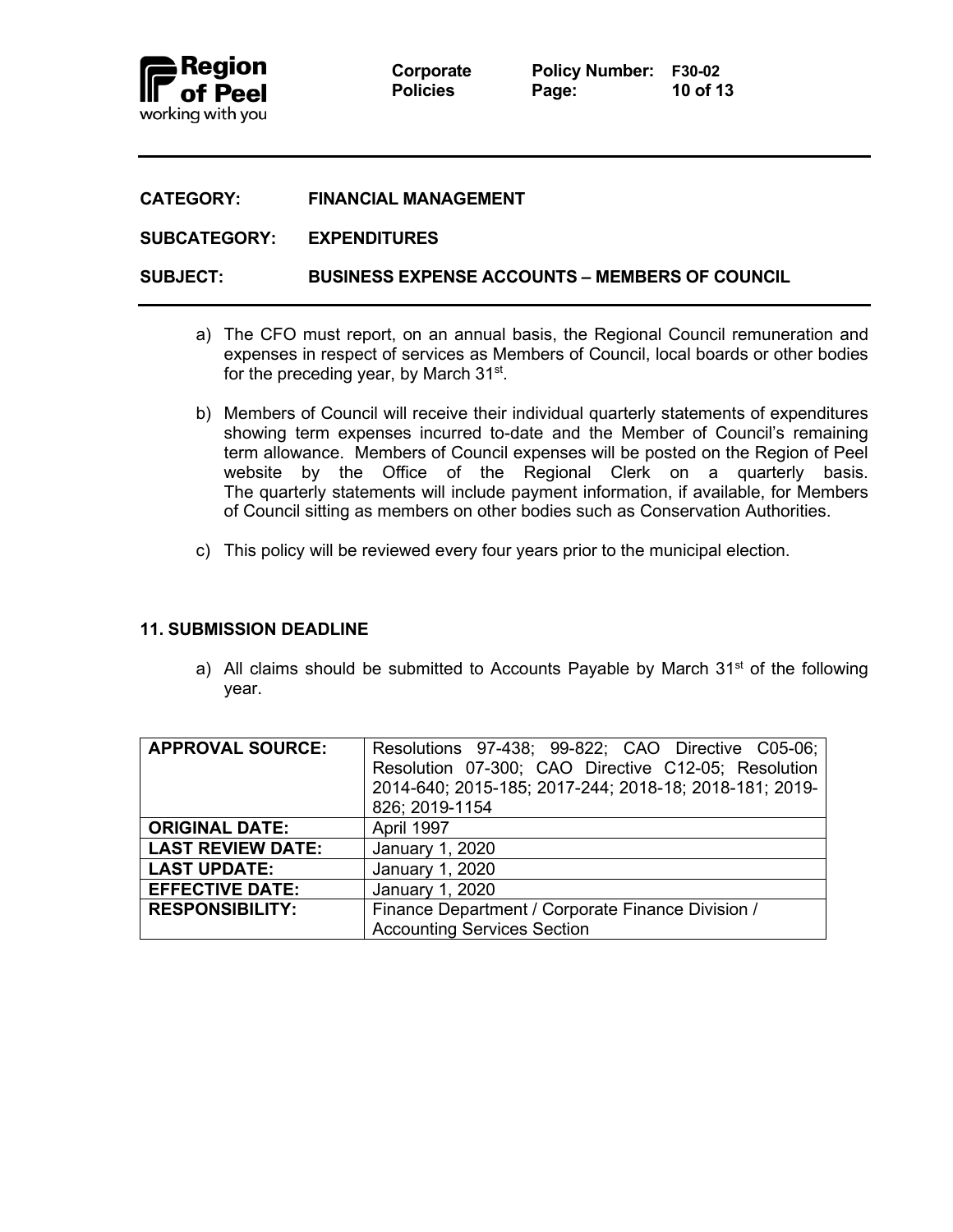

| <b>CATEGORY:</b>    | <b>FINANCIAL MANAGEMENT</b>                           |
|---------------------|-------------------------------------------------------|
| <b>SUBCATEGORY:</b> | <b>EXPENDITURES</b>                                   |
| <b>SUBJECT:</b>     | <b>BUSINESS EXPENSE ACCOUNTS – MEMBERS OF COUNCIL</b> |

# **APPENDIX A**

### **1. Expense Guideline:**

The per diem expense guideline is \$75 per day for travel on Regional business.

### **2. Mileage:**

The maximum Canada Revenue Agency car mileage rates for using personal vehicles for Regional business currently set as follows:

- \$0.59 per kilometre up to 425 kilometres per month; and
- \$0.53 per kilometre for any remaining kilometres per month.

# **3. Member of Council Term Allowance:**

For each Member of Council, the term allowance is **\$22,805** to attend Region of Peel business related events, to be reimbursed for Regional constituent related expenses and to cover the cost of constituent communications during the term of office.

The annual increase of the term allowance will be based on the previous year's Consumer Price Index (Canada, All-items) as announced in the federal budget.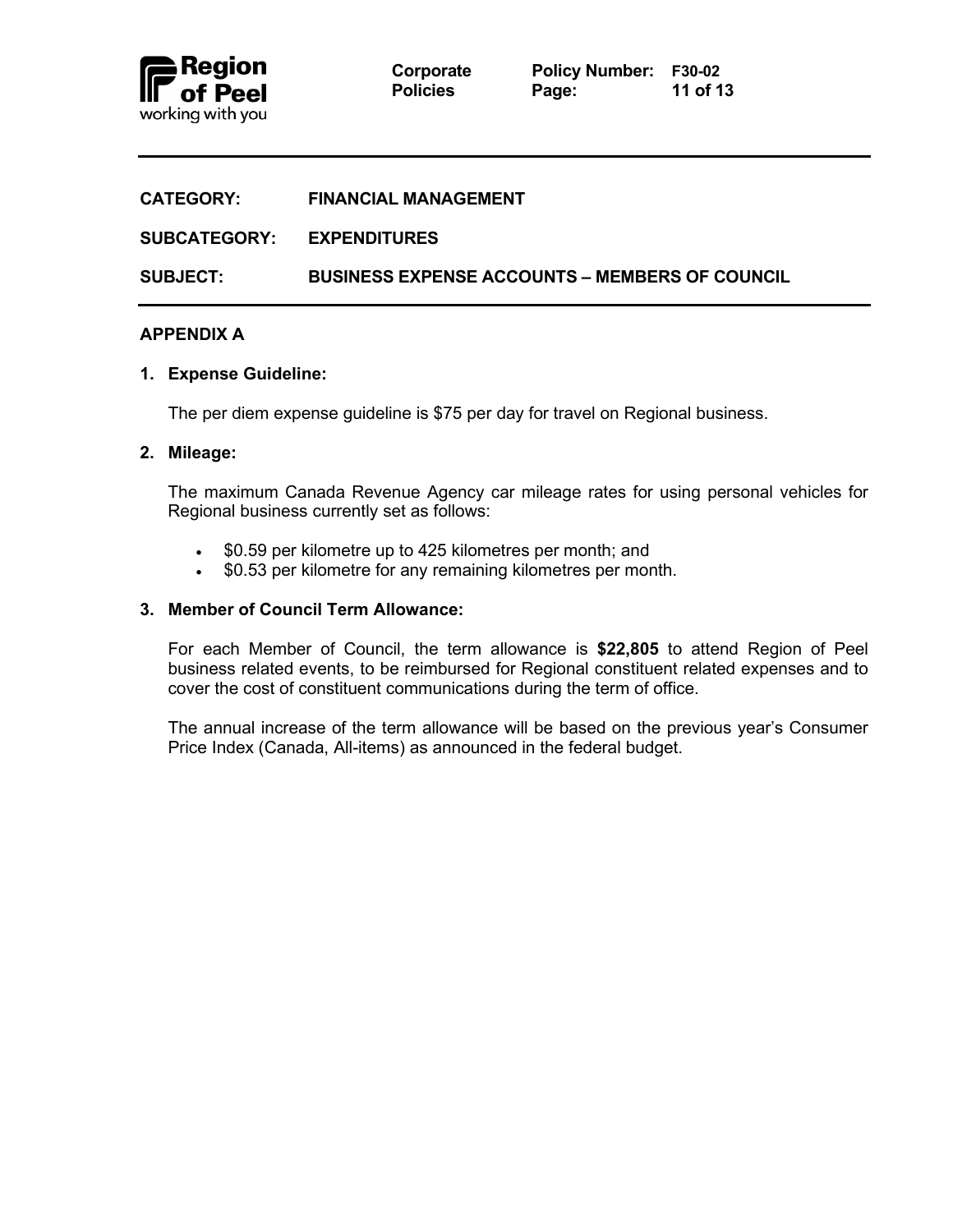

**Policies Page:** 

**Corporate Policy Number: F30-02**<br>**Page: 12 of 13** 

| <b>CATEGORY:</b>    | <b>FINANCIAL MANAGEMENT</b>                           |
|---------------------|-------------------------------------------------------|
| <b>SUBCATEGORY:</b> | <b>EXPENDITURES</b>                                   |
| <b>SUBJECT:</b>     | <b>BUSINESS EXPENSE ACCOUNTS – MEMBERS OF COUNCIL</b> |
| <b>APPENDIX B</b>   |                                                       |

# **CONFERENCE REGISTRATION NOTIFICATIONS**

<span id="page-11-0"></span>

| To:   | The Office of the Regional Clerk | Date:    |                               |
|-------|----------------------------------|----------|-------------------------------|
| From: | Councillor                       | Subject: | Notification of Registrations |

In accordance with Section 6.2.2 a) of the Business Expense Accounts – Members of Council Policy (F30-02), please find below a list of Conference Registration Notifications as of the date of this memorandum:

| <b>COUNCILLOR</b> | CONFERENCE | LOCATION: | DATE: | <b>AGENDA TOPICS:</b> |
|-------------------|------------|-----------|-------|-----------------------|
| NAME:             | NAME:      |           |       |                       |
|                   |            |           |       |                       |
|                   |            |           |       |                       |
|                   |            |           |       |                       |
|                   |            |           |       |                       |
|                   |            |           |       |                       |
|                   |            |           |       |                       |
|                   |            |           |       |                       |
|                   |            |           |       |                       |
|                   |            |           |       |                       |
|                   |            |           |       |                       |
|                   |            |           |       |                       |
|                   |            |           |       |                       |
|                   |            |           |       |                       |
|                   |            |           |       |                       |